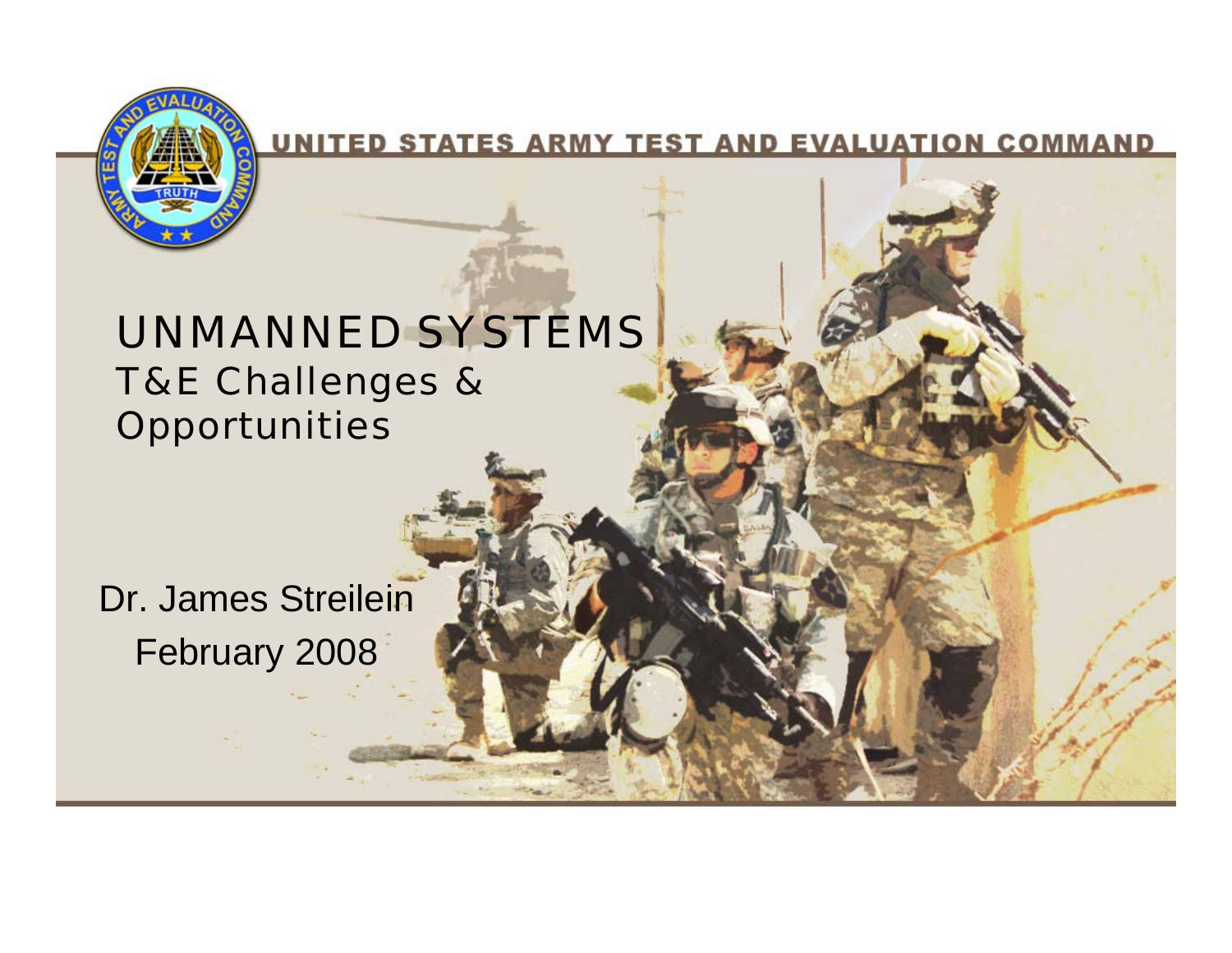

# Agenda

- ATEC Mission
- Achieving Balance (Traditional & Rapid)
- Common Rapid Acquisition Challenges
- Unmanned Systems ATEC Involvement
- Unmanned Systems Unique Challenges
- T&E Opportunities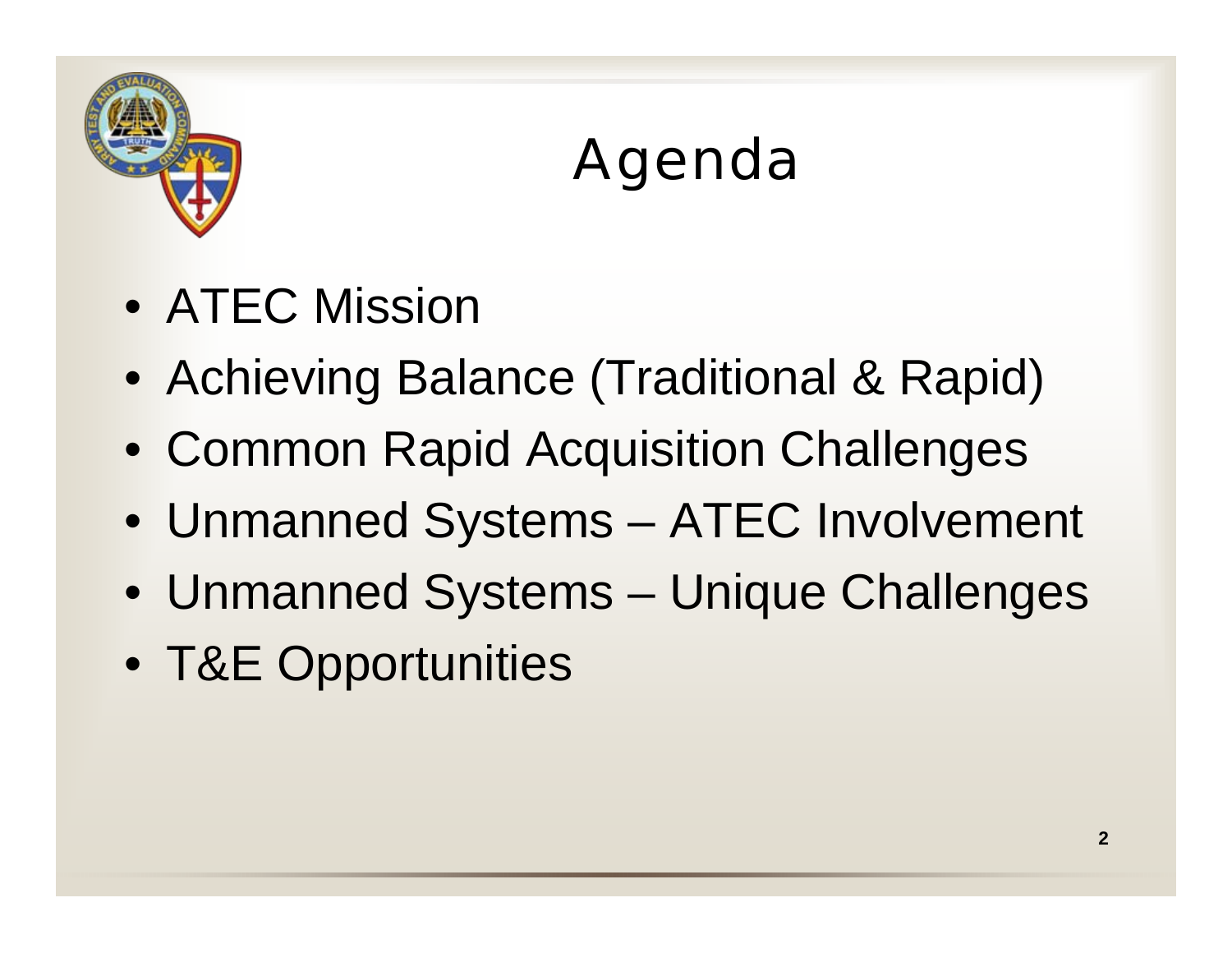

ATEC Mission:

# **Does it Work? ...How Do I Know?**

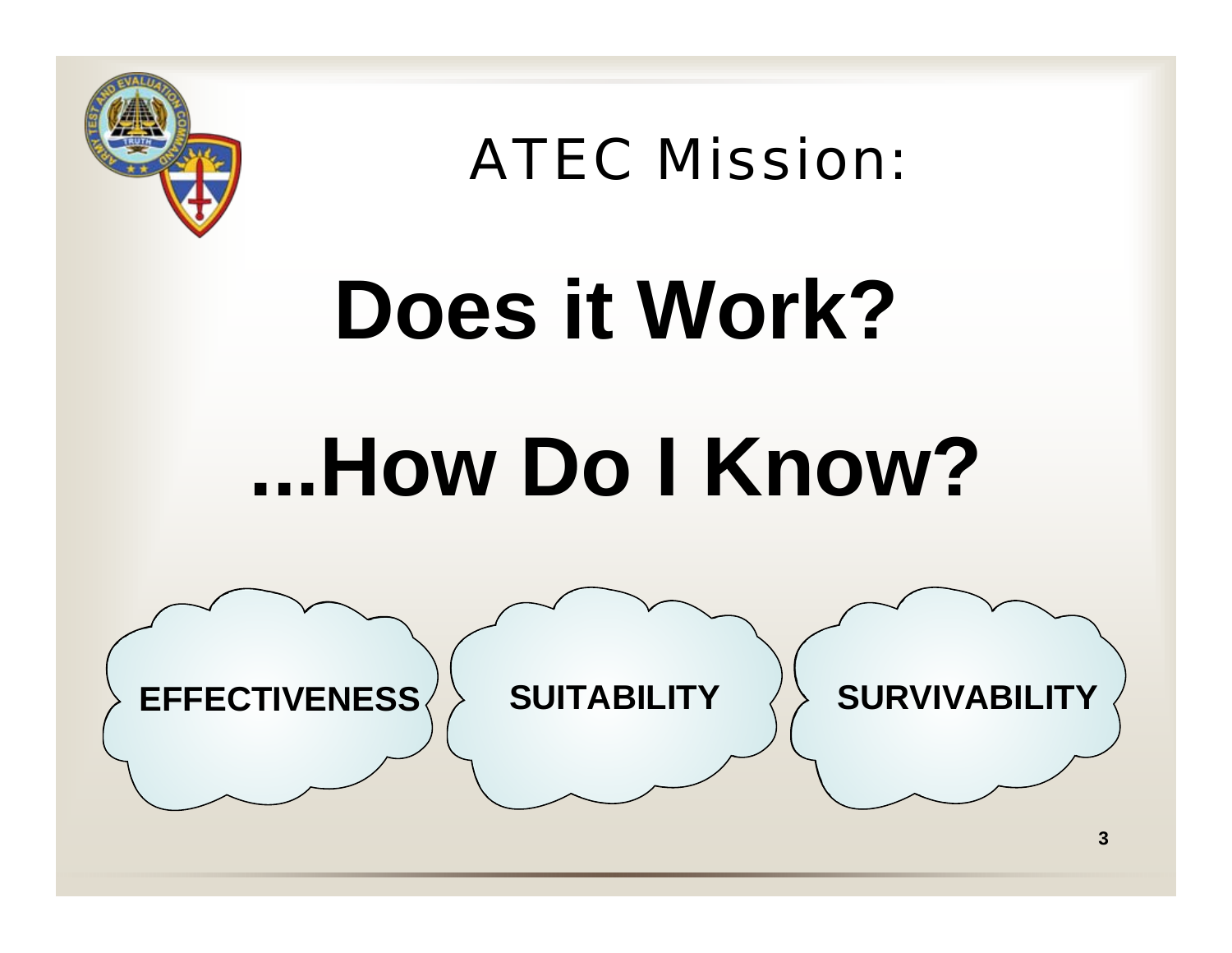

## Mission Statement

- Facilitate equipment procurement/fielding decisions through testing and analysis to ensure our Army's Warfighters have the right capabilities for success across the entire spectrum of operations.
- Conduct rapid testing in direct support of the Global War on Terror, providing capabilities and limitations analyses of weapon systems to enable employment decisions for rapid fielding to the Combat Soldier.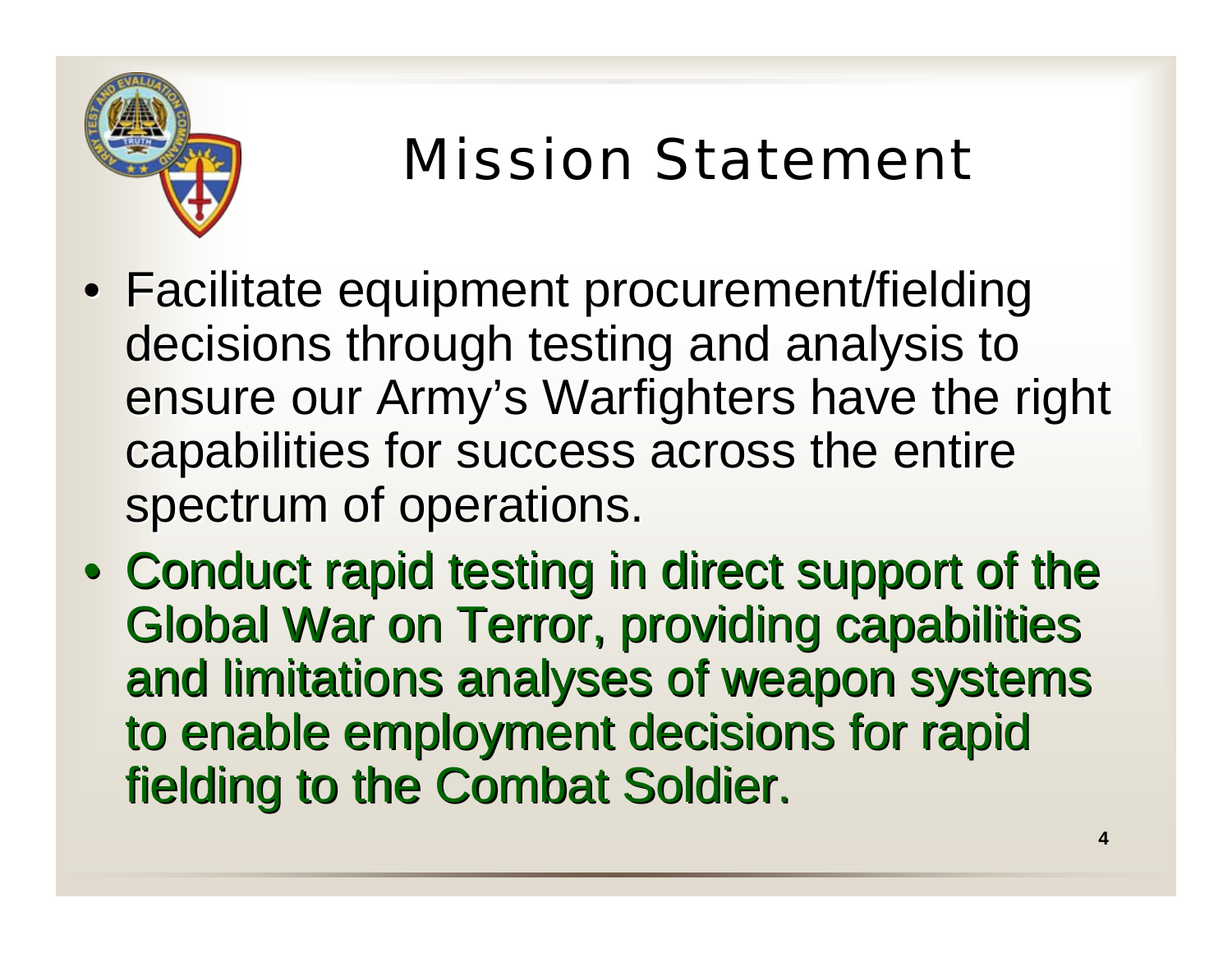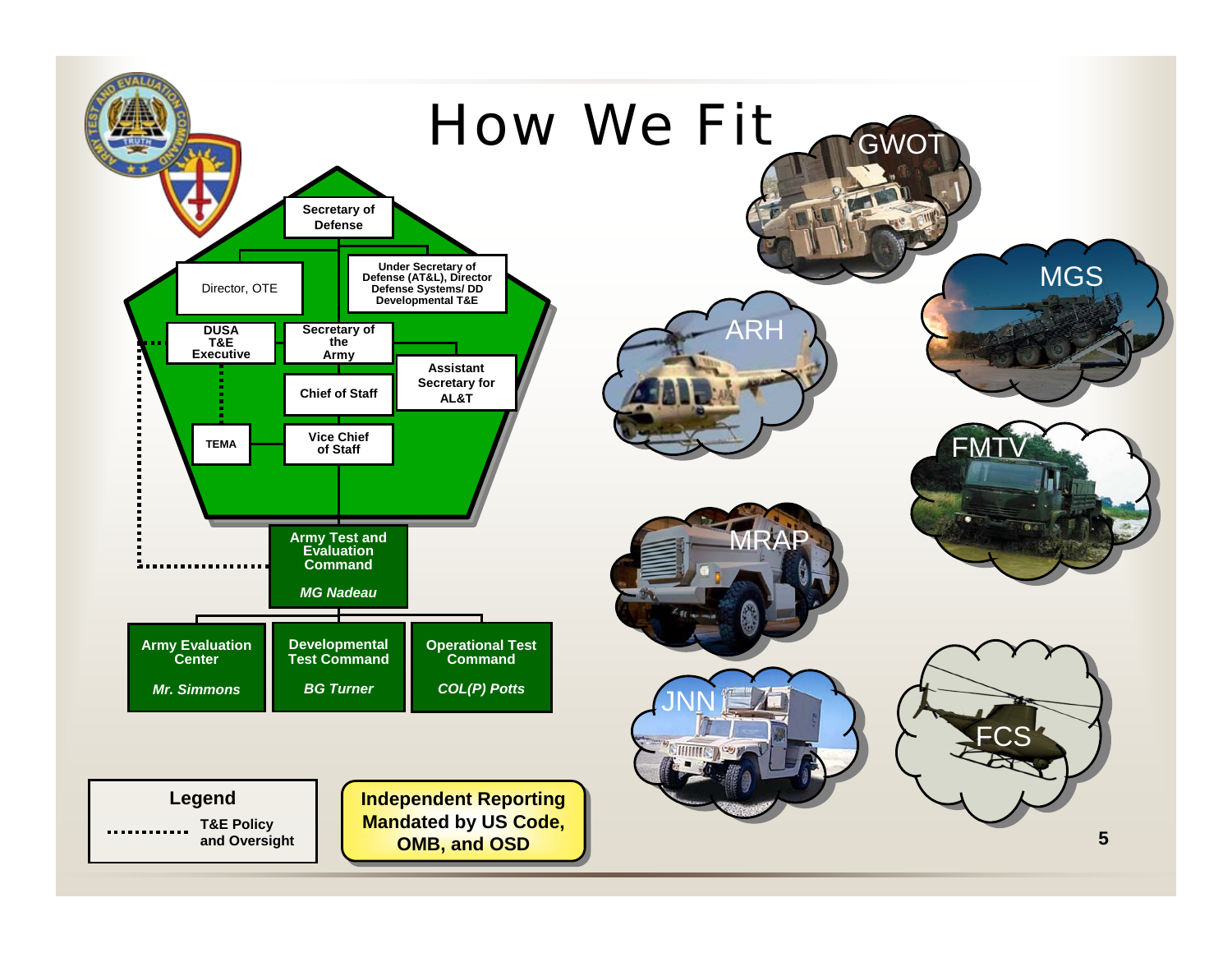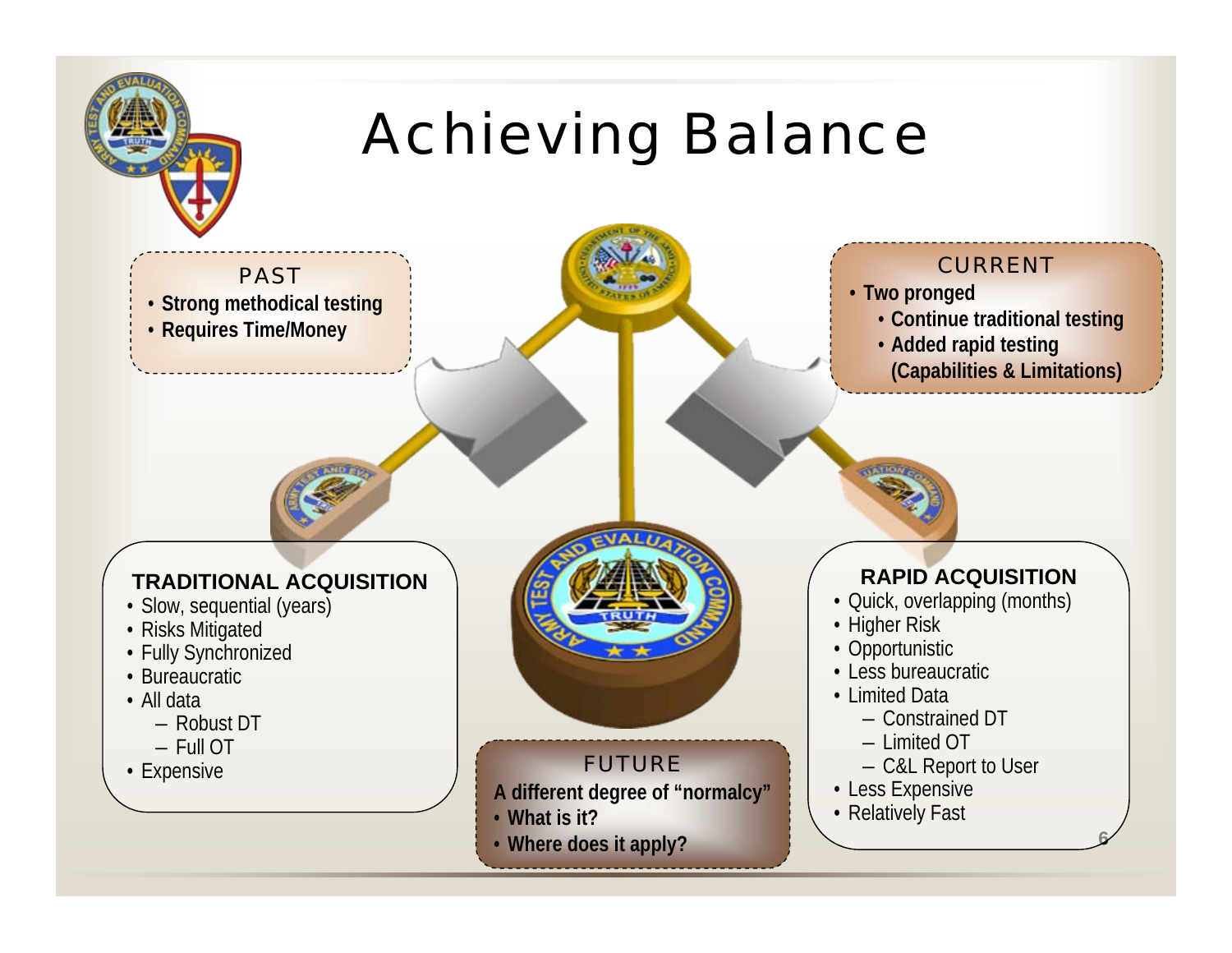

### Common Rapid Acquisition Challenges

- **Requirements are technology-driven vice user-driven**
	- – $-$  Often unclear concept of operations
- Reliance on contractor test data and informal **unit feedback unit feedback**
	- –**– Unknown COTS suitability for operational environmental conditions environmental conditions**
- **Immature system supportability Immature system supportability considerations prior to deployment considerations prior to deployment**
	- –**Indefinite contractor logistics support Indefinite contractor logistics support**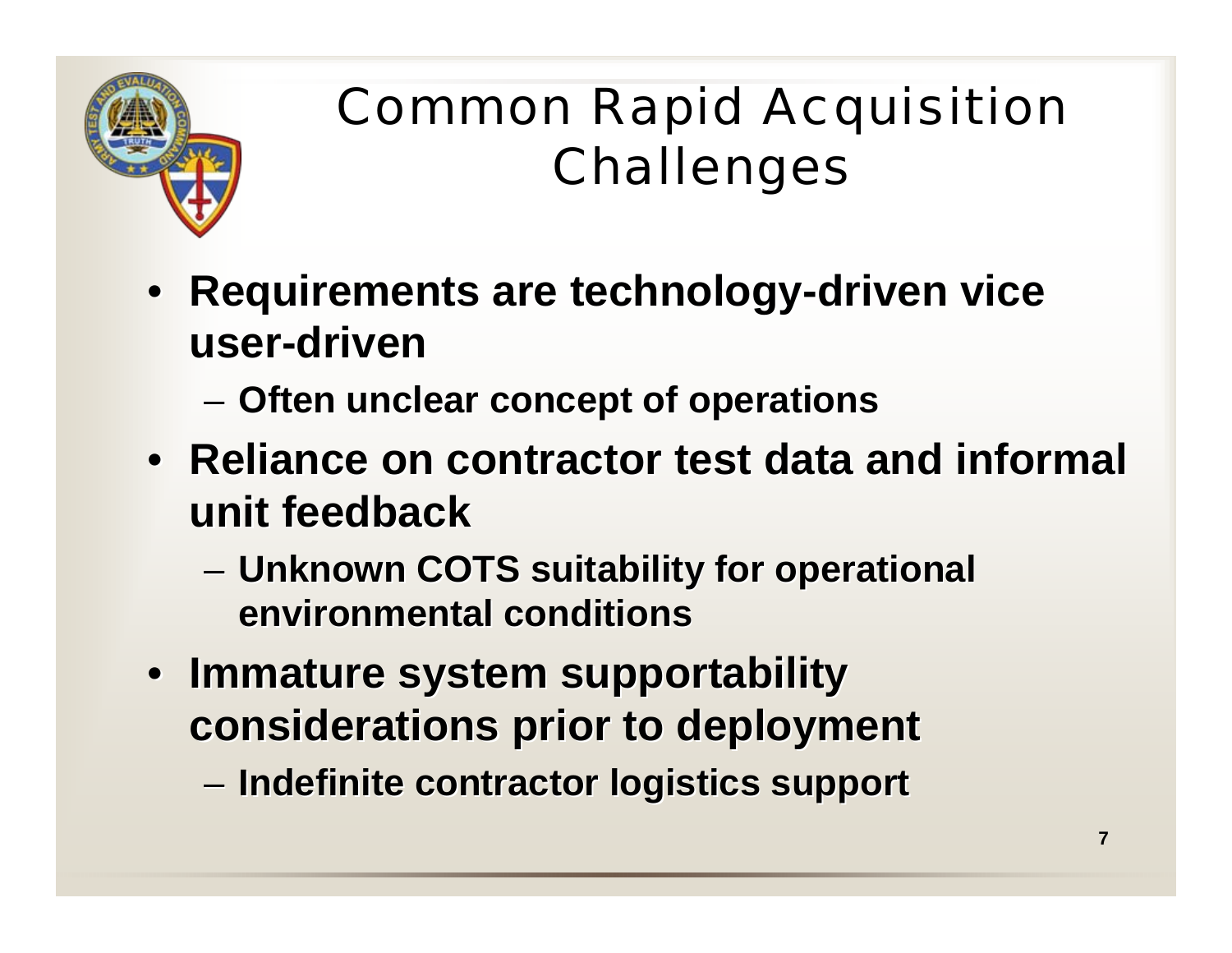### Unmanned Systems Wide ATEC Involvement



#### **GROUND**

• **FCS Small UGV**

• **IMS**

- **LKMD**
- **MDAR**
- **Outpost**
- **SWORDS**
- **Spider NMS**
- **ANDROS Robot**
- **Concorde**
- **Husky & RG-31 Interrogation Arms**
- **MV-4 Mine Roller**
- **LVUSS Robot**
- **MARCBot**
- **Mini-EOD Robot**
- **ODIS**
- **Pipe Robots**
- **Rabbit**
- **Routerunner**
- **Talon 3B**
- **Tactibot / Throwbot / Toughbot**
- **xBot (PackBot FasTac)**

*Rapid Acquisition*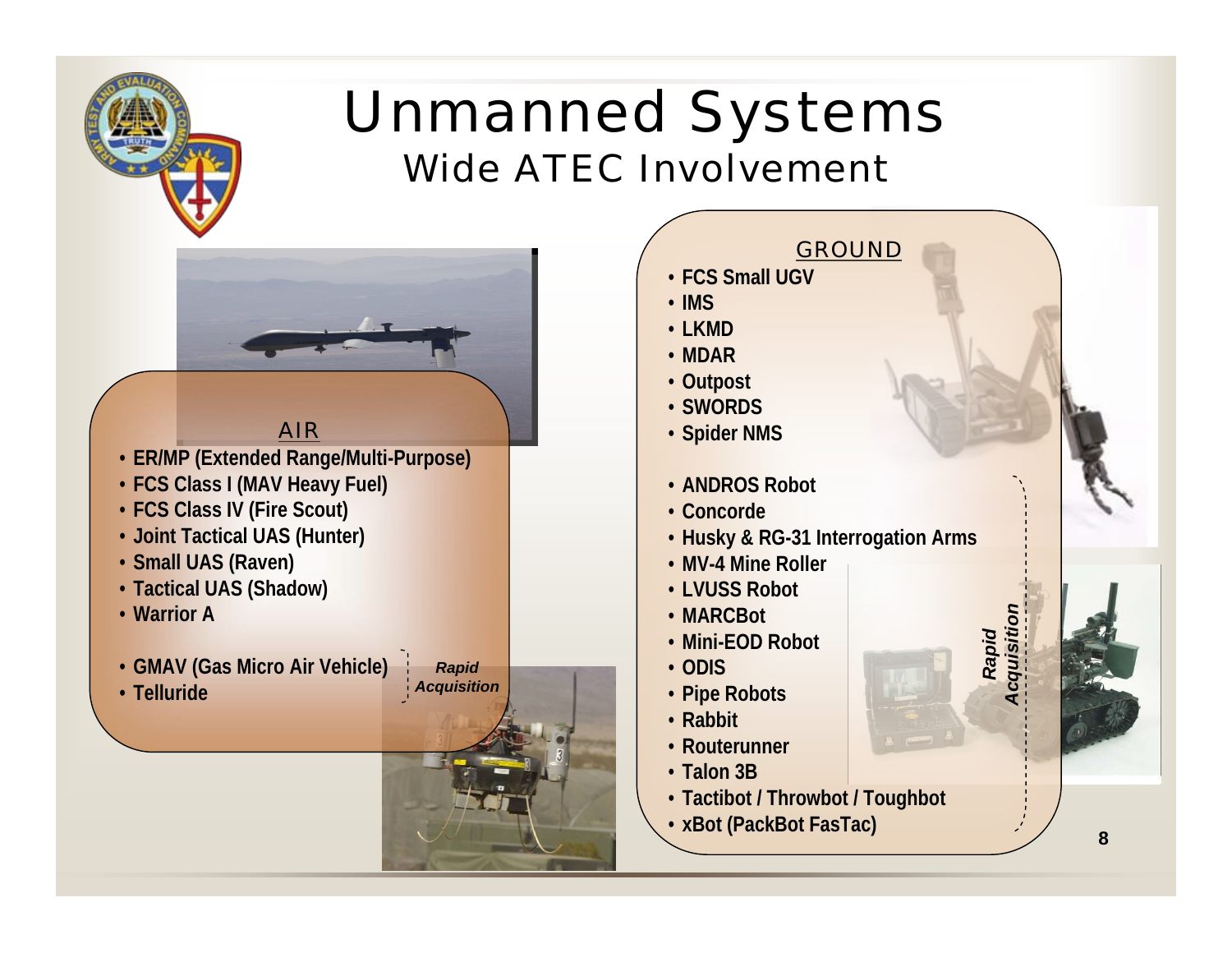

### Unmanned Systems Unique Challenges

- **Increased operator workload Increased operator workload**
	- –**Manning & organization considerations**
	- –**Balancing manned and unmanned system tasks Balancing manned and unmanned system tasks**
	- –**Remote spatial orientation Remote spatial orientation**
- **Complex supportability considerations** 
	- – $-$  Remote condition monitoring
	- –**Self-recovery and transportability recovery and transportability**
	- –**Mission creep increases logistics burden Mission creep increases logistics burden**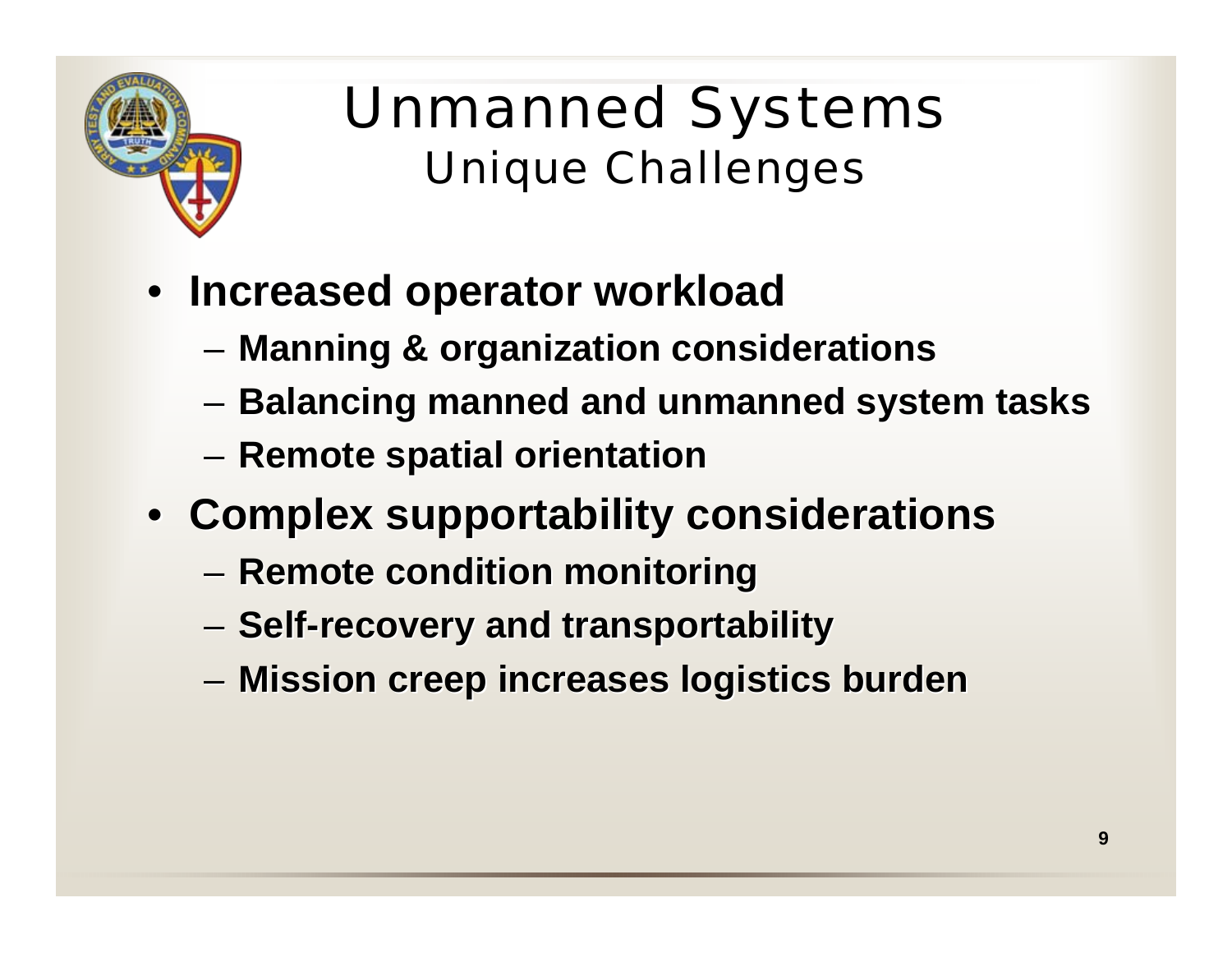

### Unmanned Systems Unique Challenges

- **Weaponized Weaponized robots**
	- – $-$  "Fail-safe" design required for system safety
	- – $-$  Reliability dependent on software & command link
	- –**Rapid target detection/identification needed Rapid target detection/identification needed**
- **System-of-system interoperability system interoperability**
	- –**Airspace management Airspace management**
	- –**- Spectrum management**
	- –**Network management Network management**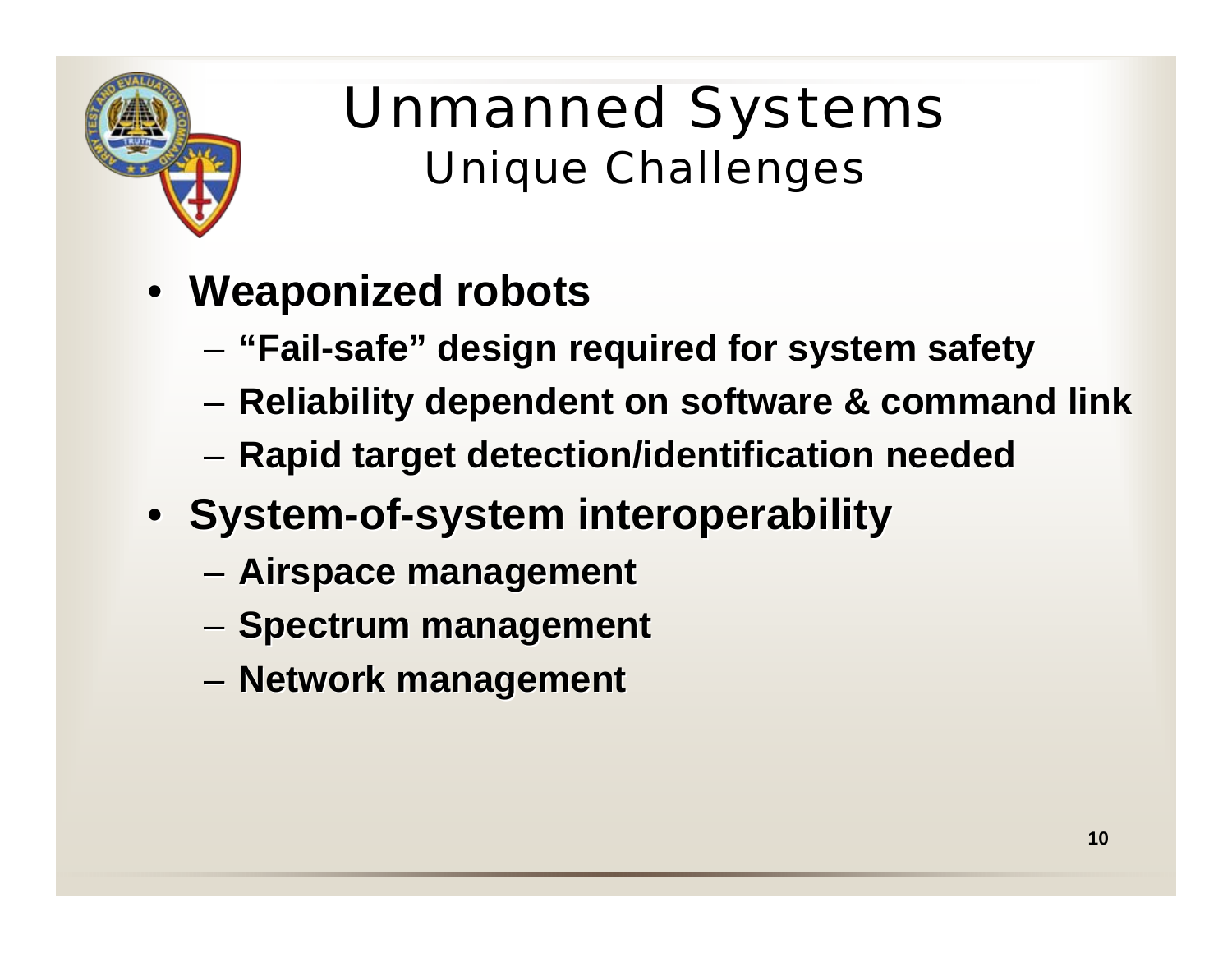

# T&E Opportunities

- **Aid requirements and system development Aid requirements and system development**
	- –**T&E community has enduring, diverse knowledge T&E community has enduring, diverse knowledge**
- **Integrated contractor/government testing Integrated contractor/government testing**
	- – **Learn early; test within operational context; Learn early; test within operational context; minimize duplication minimize duplication**
- **Forward Operational Assessment Team Forward Operational Assessment Team**
	- – **Feedback loop for system changes or updates to Feedback loop for system changes or updates to employment considerations & TTPs**
- **Mission Mission-based T&E based T&E**
	- – $-$  System contribution to mission accomplishment